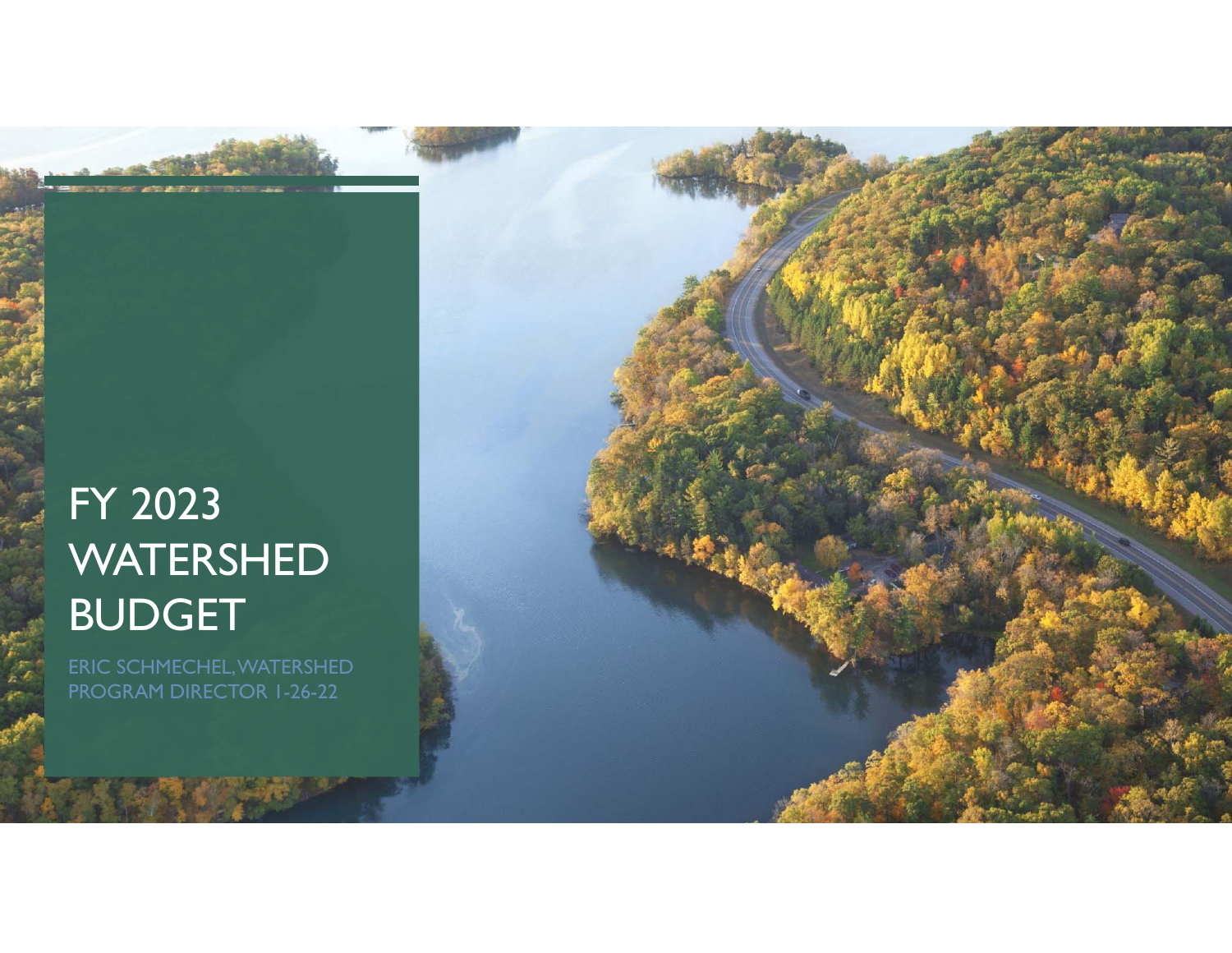### 2021 IN REVIEW

- $\Box$ Zach Timm (Conservation Agronomist Hired)
- $\overline{\phantom{a}}$ John Wiley (Conservationist Hired)
- $\Box$ Truterra, SWOF, and Eco-Services Launched
- ×, All Programs used allocated dollars allowed (FY21)
- ×, 2 Successful Farmer Field Days (May and August) with Over 100 attending each event
- ×, Website, Logo, FB, all Created
- $\mathcal{L}_{\mathcal{A}}$ 2 Watershed Video's Created
- T. 8 Billboards Installed
- $\mathcal{C}$ WFPO \$600k Grant NRCS grant kickoff and JEO Consulting Hired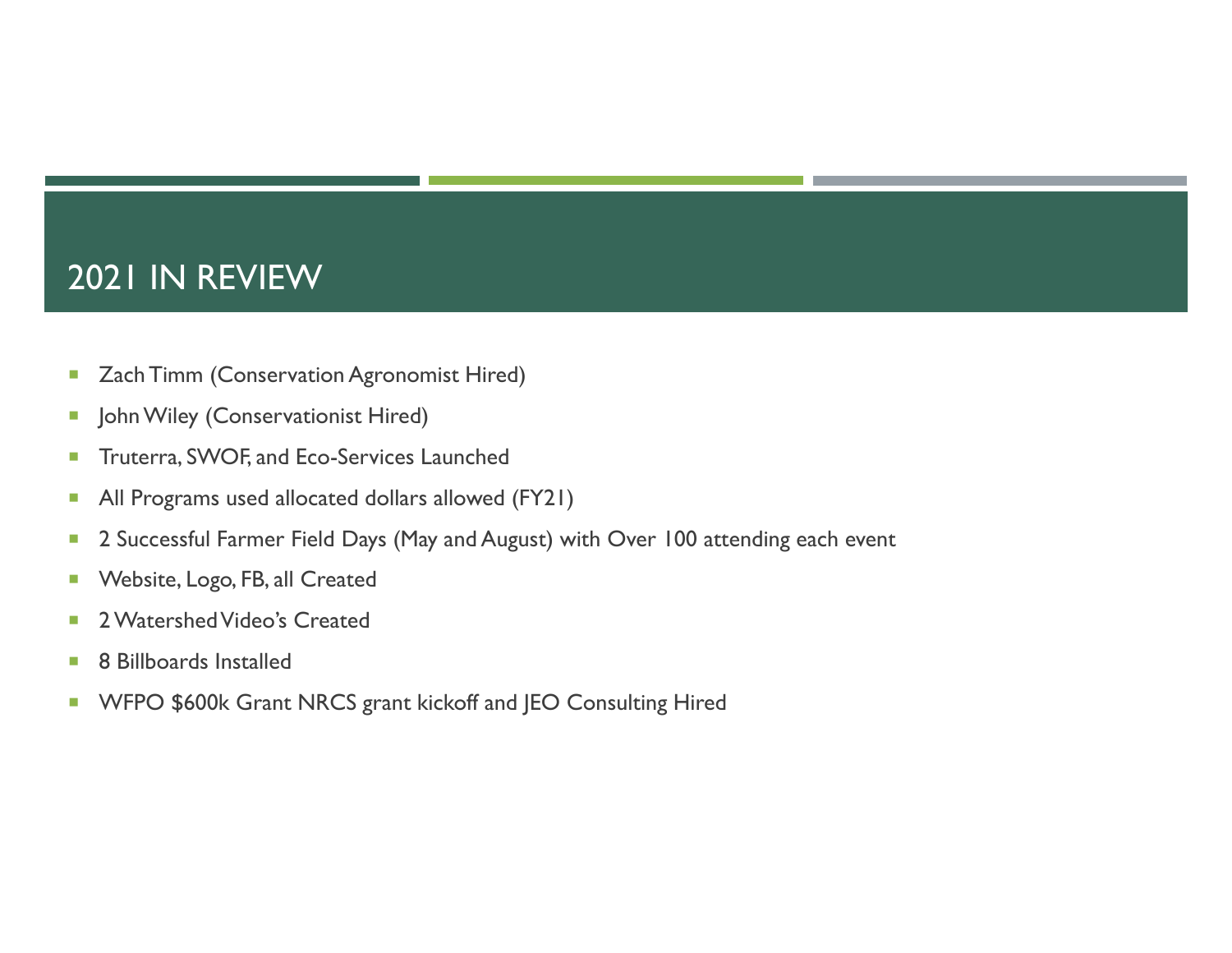# 28E AGREEMENT FY23 (YEAR 3)

- FY 23 Dubuque County Contribution \$238,702.50 28e agreement administrative Minus Health Care Coverage (\$30,000)
- $\mathcal{L}_{\mathcal{A}}$ FY 23 Land Stewardship Fund (Pay for Performance) Request \$465,000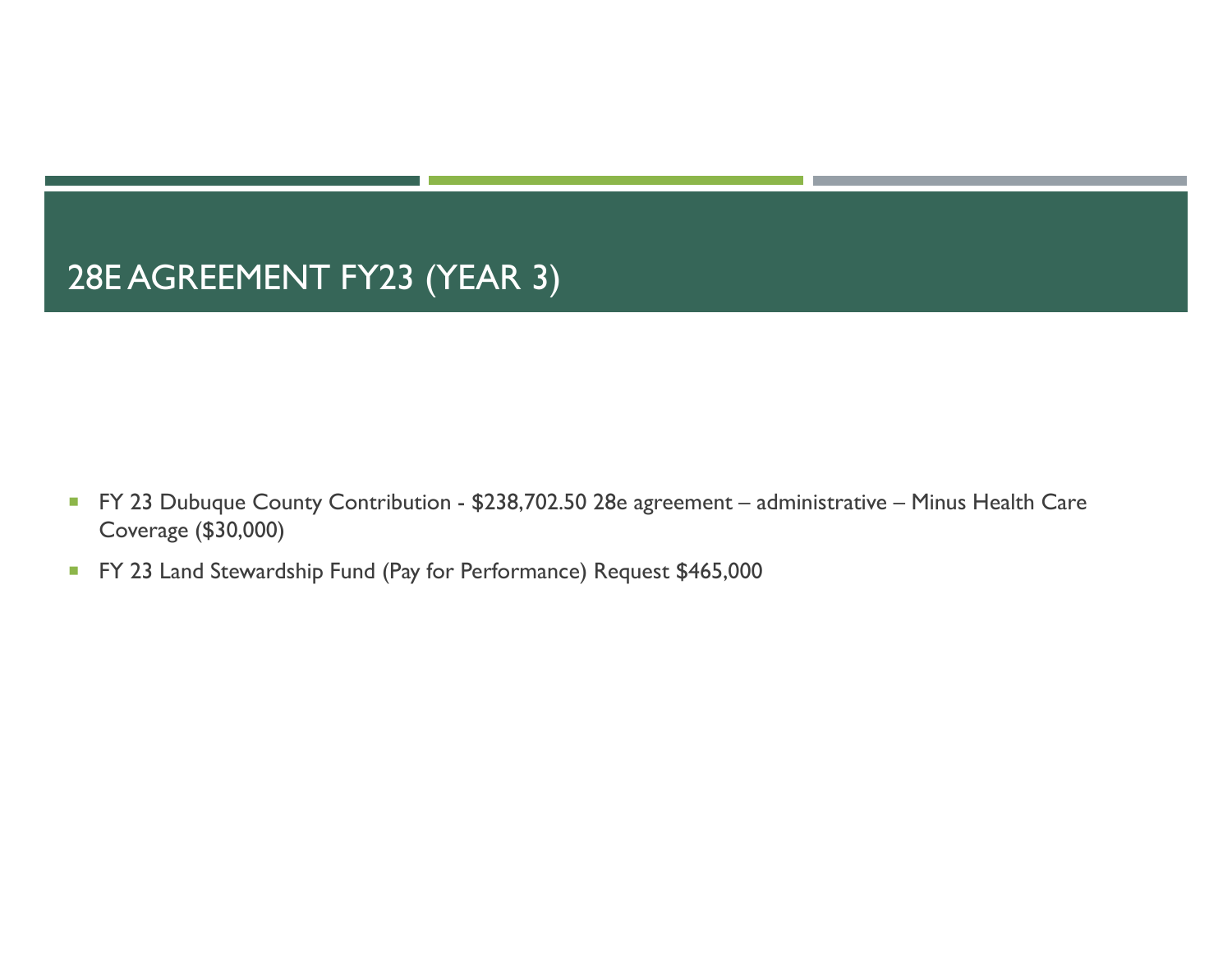# TRUTERRA INSIGHT ENGINE - \$100,000

- $\mathcal{C}$ \$100,000 allocated to fund farmers for practice changes in the field using Truterra Insight Engine
- ×, \$7500 went to Truterra administration (Insight engine review and setup)
- $\mathcal{C}$ 26 growers in program
- $\Box$ \$92,000 Farmer Payments (First and Second Payments)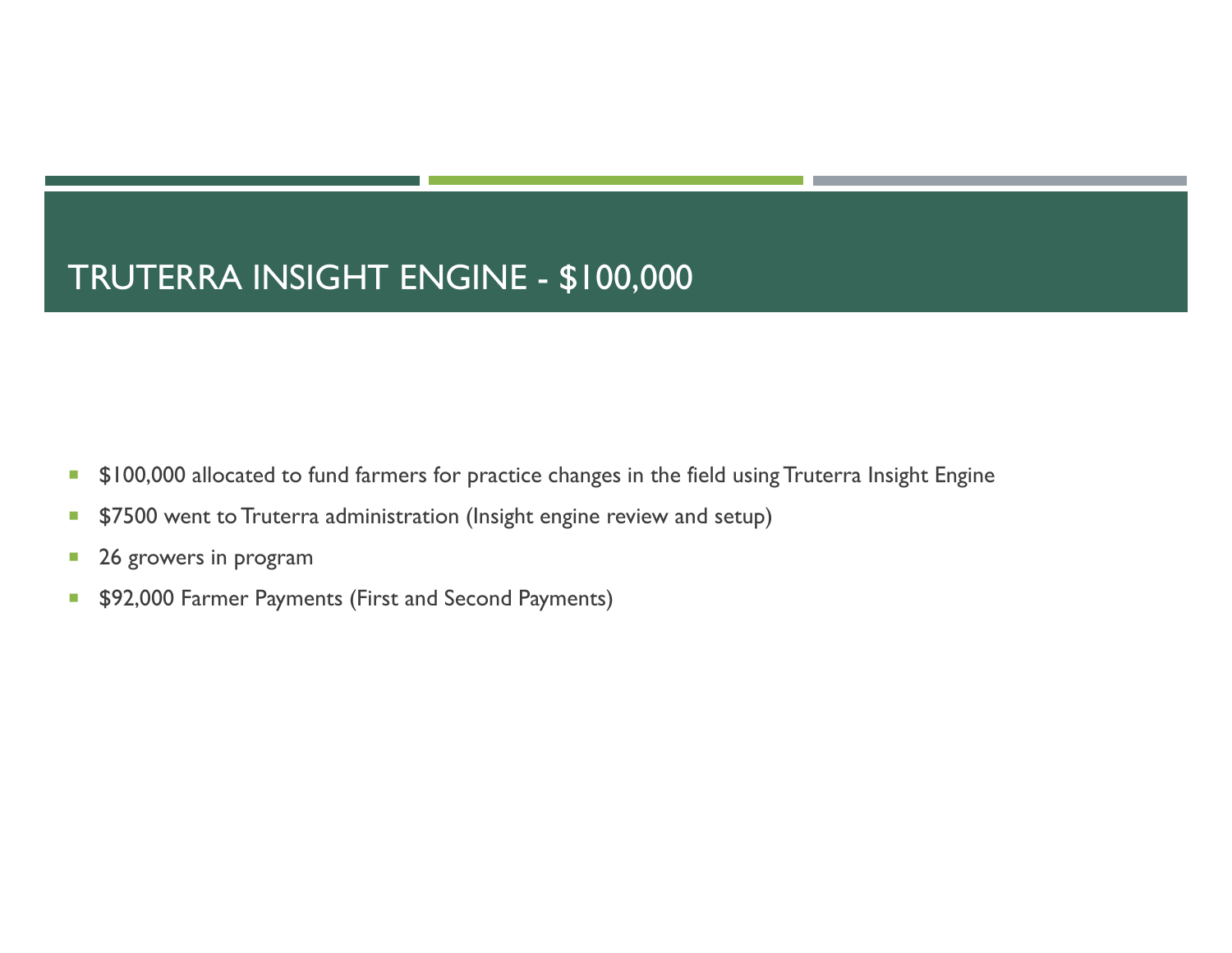# TRUTERRA 2022 CHANGES

- ×, Continue to work with all farmers in program from 21
- $\mathcal{C}$ Cover crop, no-till contracts from 2021 will still be eligible for payment at reduced cost
- T. 2021rates - \$1.50/point increase (reduced from \$2.50/acre).
- $\mathcal{C}$ This would leave approx. \$60k for new applicants and \$40k for existing growers
- T, No Point Increase for Stalk Nitrate Sampling in 2022 – Create separate contract with Minnesota Valley Testing Lab. Approx. (Cost Estimate: \$1,000)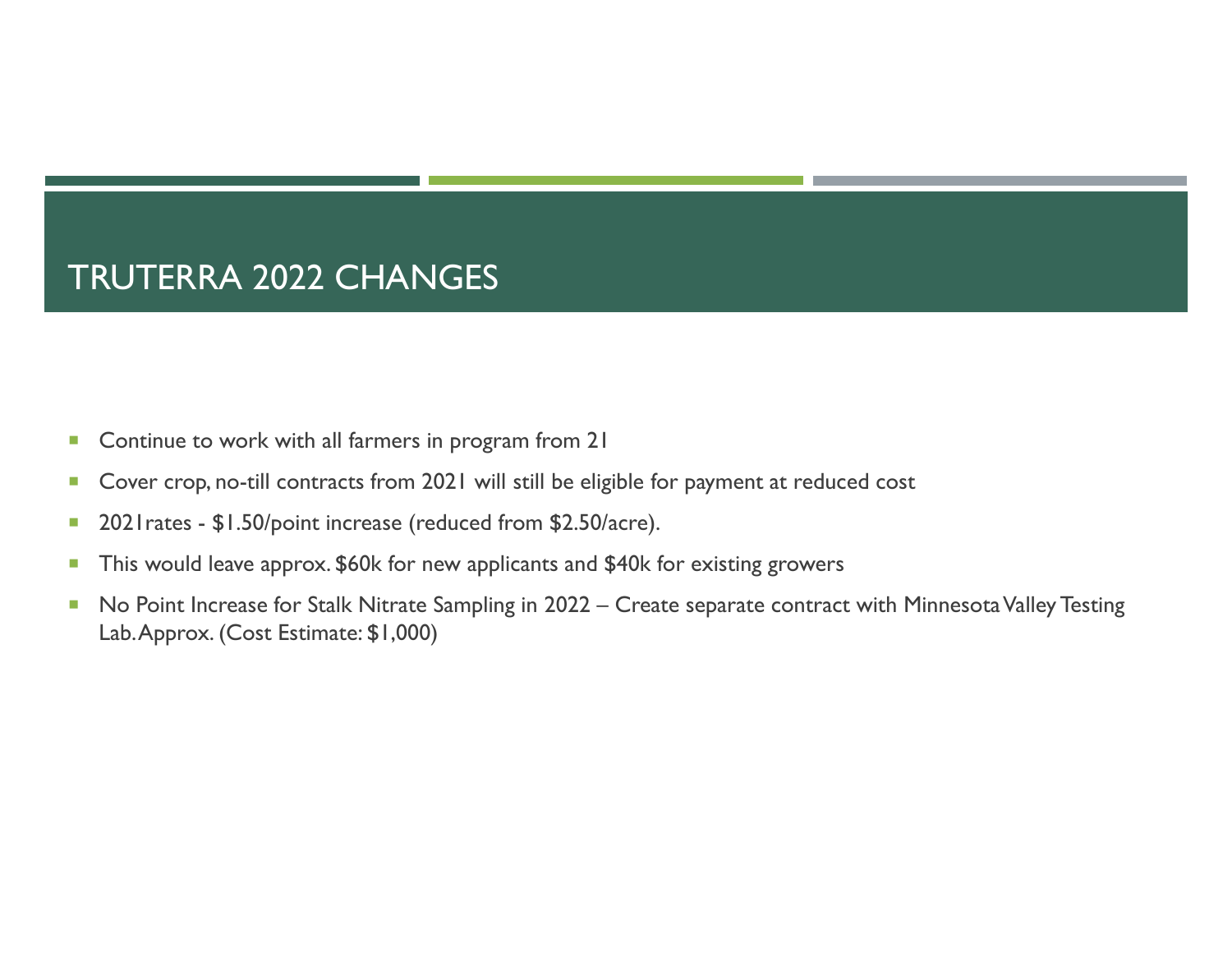# SOIL & WATER OUTCOME FUND -\$150,000

#### No changes for FY 2022 for the SWOF.

٠. \$150,000 Requested for FY23

#### **Summary**



#### executed contracts with farmers

- 389 acres, 40 fields, average size of 60 acres
- 4 fields selected for water monitoring (underway)
- 4 fields selected for soil ampling this fall
- All fields will be visited after harvest to verify compliance

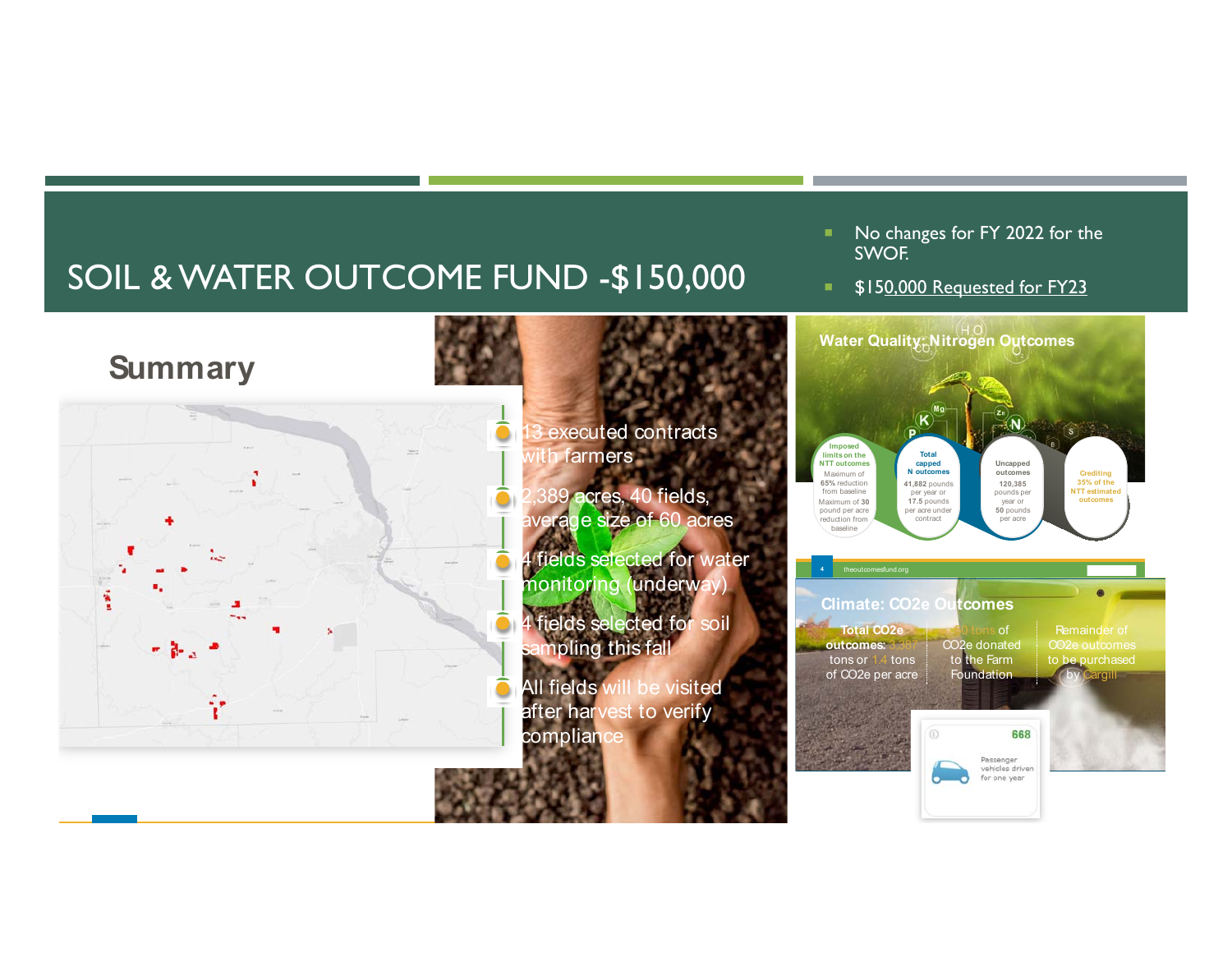# ECOSYSTEM SERVICES - \$140,000

- T, 2021 – 3 projects have been funded. Both Schieltz and Mozena Structure have been built. (FY 21 dollars)
- $\overline{\phantom{a}}$ Hoffman structure will be built in Spring of 2021.
- ×, 3 Potential Projects in the works – awaiting design/survey
- $\mathcal{C}$ FY 23 request \$140,000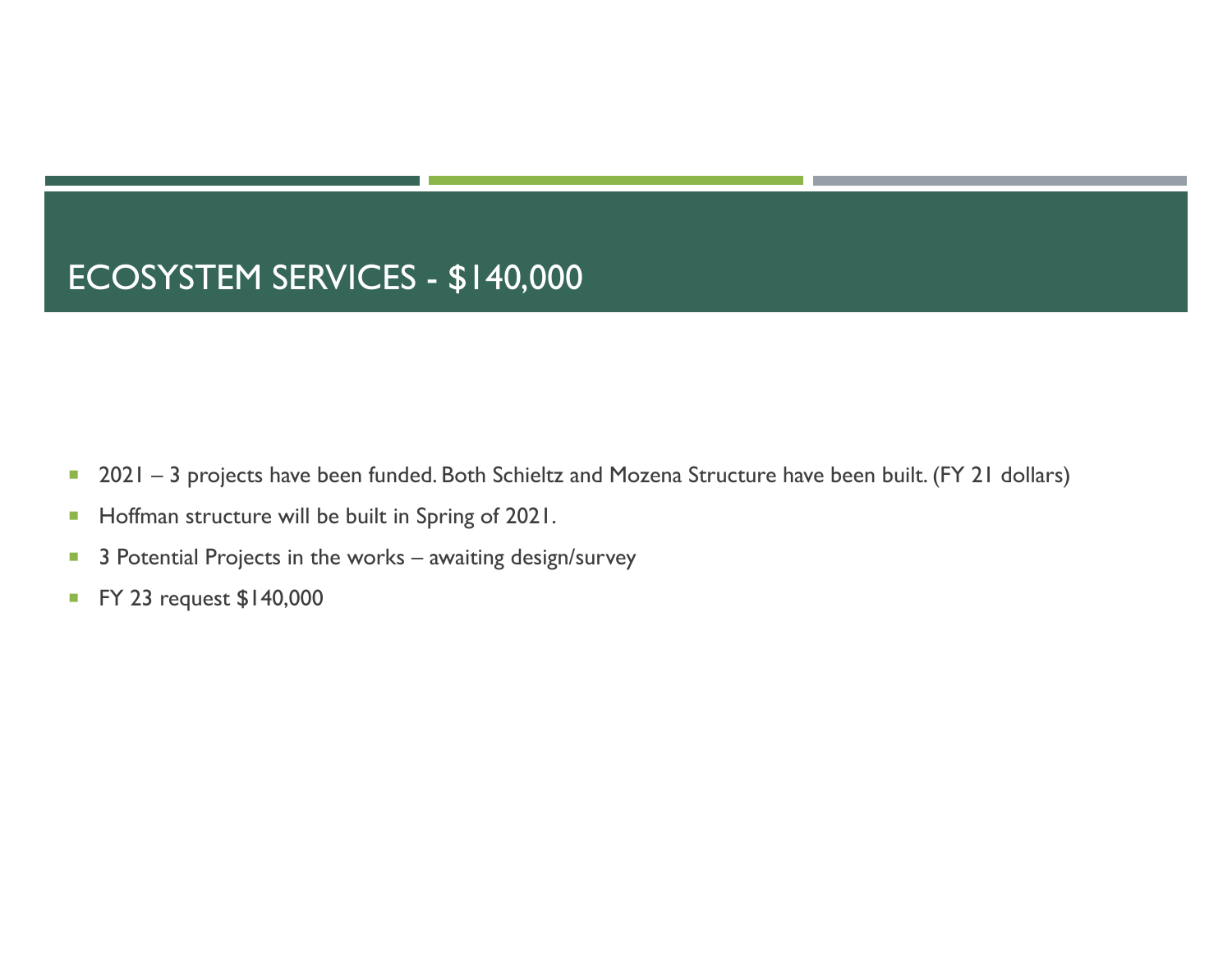# BUFFER PROGRAM \$75,000

- $\overline{\phantom{a}}$ FY 23 Request: \$75,000.
- $\mathcal{C}$ Goal: 50 acres (50' stream buffer both sides of streams)
- $\mathcal{L}_{\mathcal{A}}$ \$100-200 per acre incentive (one-time DBQ County Payment)
- T, 10 year contracts
- $\blacksquare$ Coordination with SILT Buffer Proposal? (ARP funding application).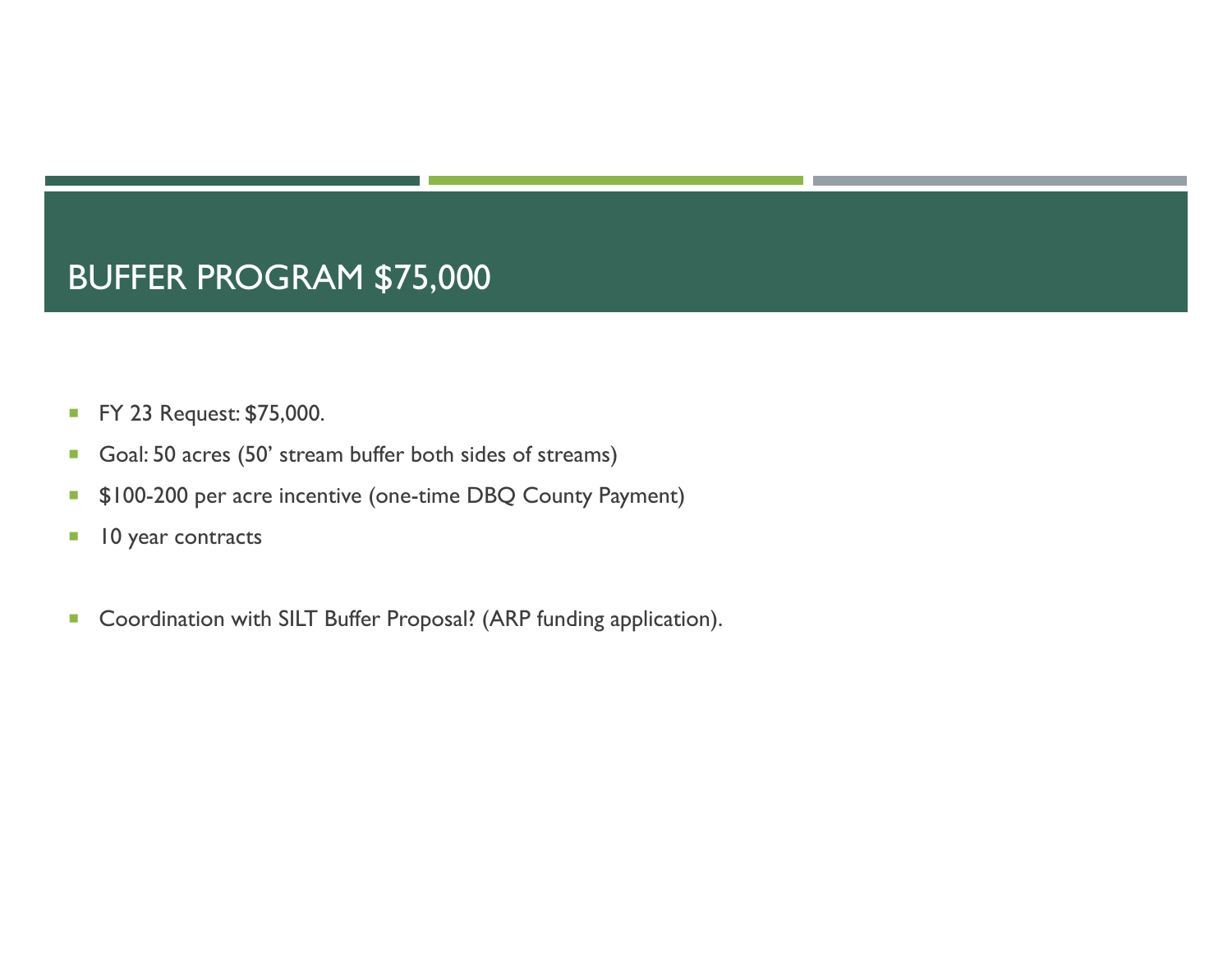### FARMER FIELD DAYS - 2022

- $\overline{\phantom{a}}$ 2 (possible 3) farmer field days
- $\mathcal{C}$ Practical Farmers of Iowa (partnering/promoting)
- $\mathcal{C}$ Early Summer (June) and later summer (September)
- $\mathcal{L}_{\mathcal{A}}$ Winter Roundtable Series – Watershed Working Group
- $\overline{\phantom{a}}$ More Coordination with Recreational Groups in DBQ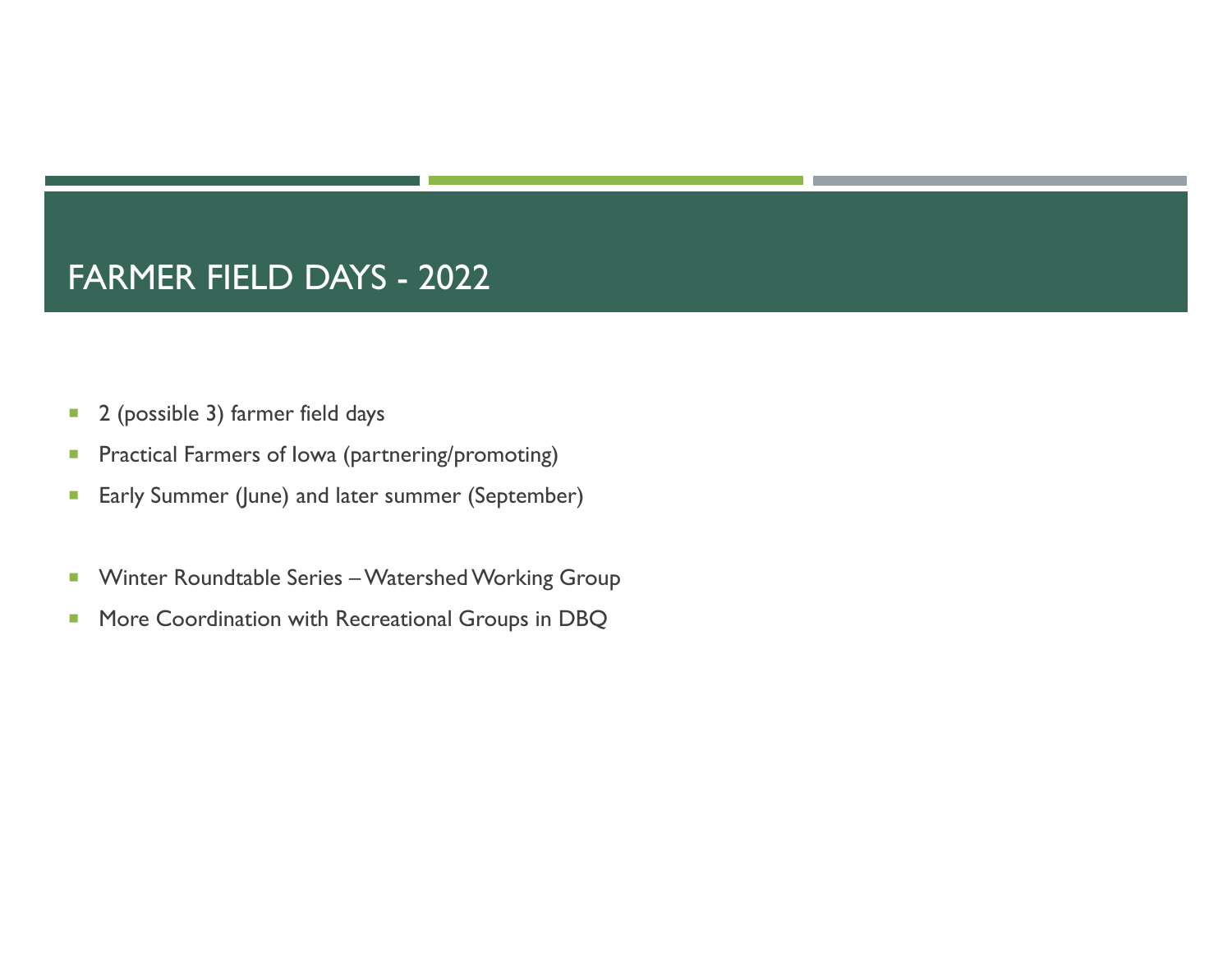### WFPO WATERSHED PLAN

- $\overline{\phantom{a}}$ Public Input (Jan 19th) completed
- $\overline{\phantom{a}}$ Project Scoping underway
- $\blacksquare$ Identify Potential Project Sites and Landowners (2022)
- $\mathcal{L}_{\mathcal{A}}$ Cost Benefit Ratio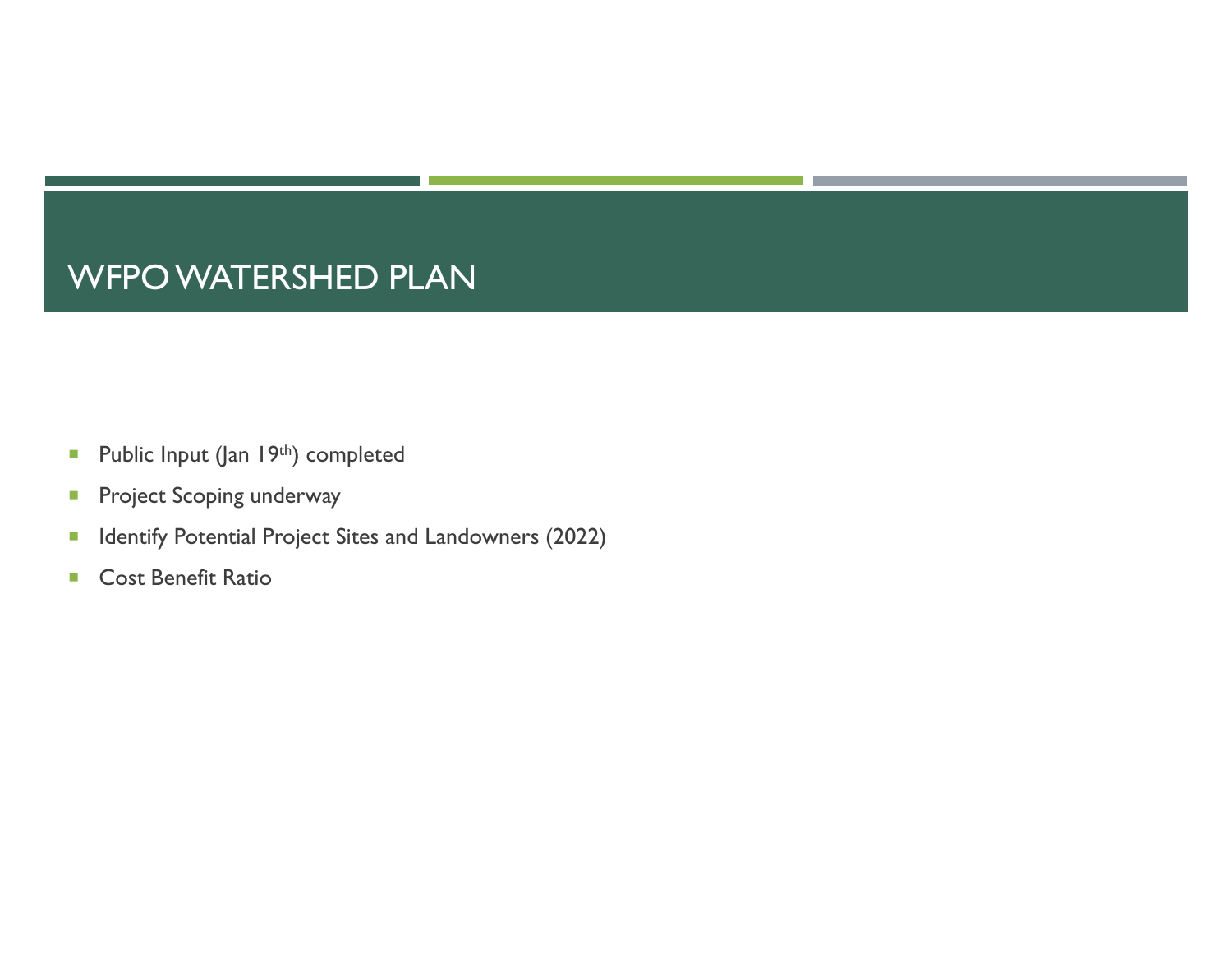# LITTLE MAQUOKETA GREENWAY PROPOSAL

- $\mathcal{L}_{\mathcal{A}}$  FY 2023: Develop Proposal with consultant to work on WIF (Iowa Finance Authority) for Little Maquoketa Greenway Project?
- $\mathcal{L}_{\mathcal{A}}$ Coordination with WFPO Project Team
- $\mathcal{C}$ Project Cost: \$15k?